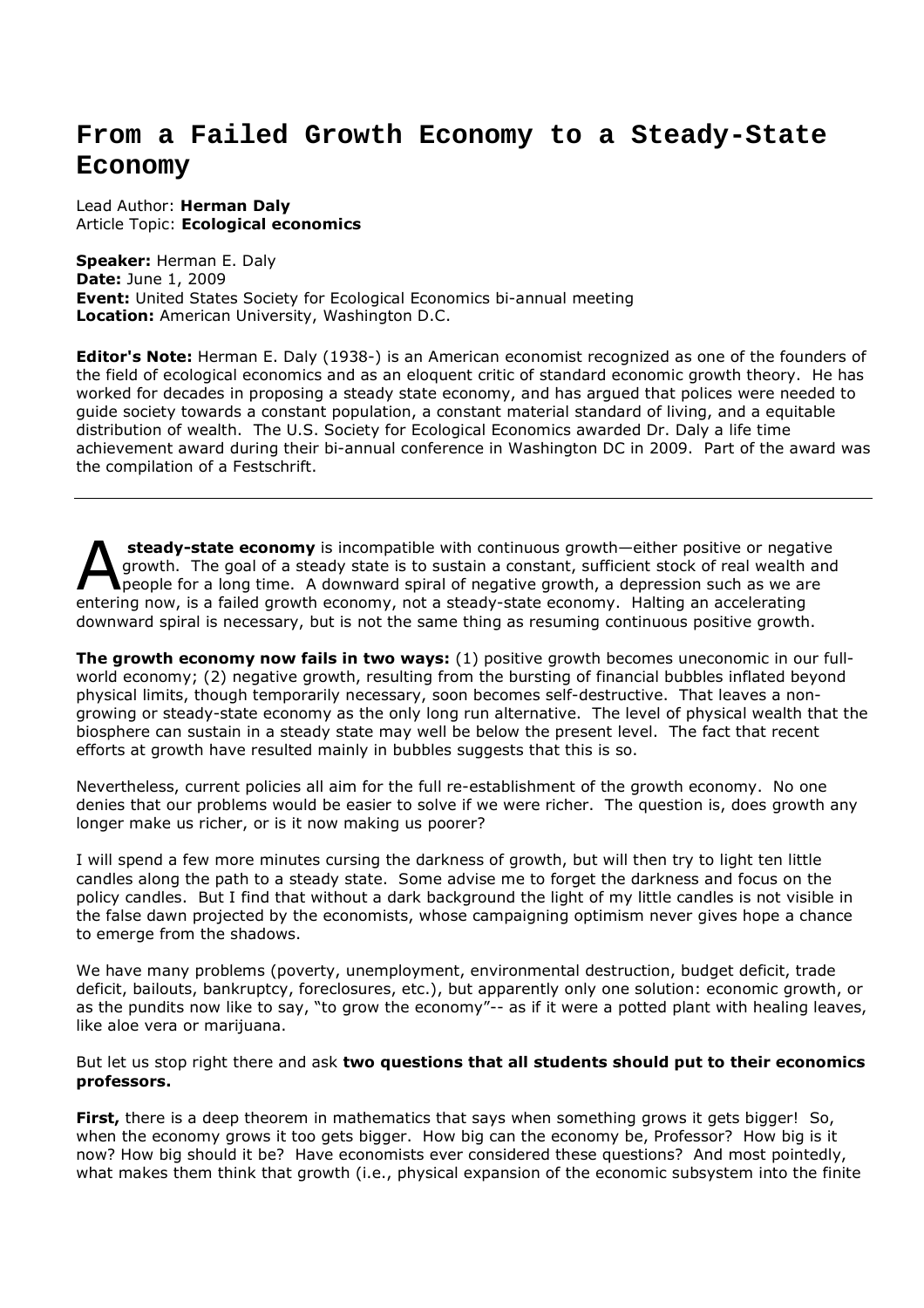containing biosphere), is not already increasing environmental and social costs faster than production benefits, thereby becoming uneconomic growth, making us poorer, not richer? After all, real GDP, the measure of "economic" growth so-called, does not separate costs from benefits, but conflates them as "economic" activity. How would we know when growth became uneconomic? Remedial and defensive activity becomes ever greater as we grow from an "empty-world" to a "full-world" economy, characterized by congestion, interference, displacement, depletion and pollution. The defensive expenditures induced by these negatives are all added to GDP, not subtracted. Be prepared, students, for some hand waving, throat clearing, and subject changing. But don't be bluffed.

**Second question;** do you then, Professor, see growth as a continuing process, desirable in itself-- or as a temporary process required to reach a sufficient level of wealth which would thereafter be maintained more or less in a steady state? At least 99% of modern neoclassical economists hold the growth forever view. We have to go back to **John Stuart Mill and the earlier Classical Economists** to find serious treatment of the idea of a non-growing economy, the Stationary State. What makes modern economists so sure that the Classical Economists were wrong? Just dropping history of economic thought from the curriculum is not a refutation!

Here are some reasons to think that the Classical Economists are right.

## **A long run norm of continuous growth could make sense, only if one of the three following conditions were true:**

- 1. if the economy were not an open subsystem of a finite and non-growing biophysical system,
- 2. if the economy were growing in a non physical dimension, or
- 3. if the laws of thermodynamics did not hold.

Let us consider each of these three logical alternatives. (If you can think of a fourth one let me know.)

- 1. Some economists in fact think of nature as the set of extractive subsectors of the economy (forests, fisheries, mines, wells, pastures, and even agriculture….). The economy, not the ecosystem or biosphere, is seen as the whole; nature is a collection of parts. If the economy is the whole then it is not a part of any larger thing or system that might restrain its expansion. If some extractive natural subsector gets scarce we will just substitute other sectors for it and growth of the whole economy will continue, not into any restraining biospheric envelope, but into sidereal space presumably full of resource-bearing asteriods and friendly highly-evolved aliens eager to teach us how to grow forever into their territory. Sources and sinks are considered infinite.
- 2. Some economists say that what is growing in economic growth is value, and value is not reducible to physical units. The latter is true of course, but that does not mean that value is independent of physics! After all, value is price times quantity, and quantity is always basically physical. Even services are always the service of something or somebody for some time period, and people who render services have to eat. The value unit of GDP is not dollars, but dollar's worth. A dollar's worth of gasoline is a physical amount, currently about half a gallon. The aggregation of the dollar's worth amounts of many different physical commodities (GDP) does not abolish the physicality of the measure even though the aggregate can no longer be expressed in physical units. True,  $\frac{4}{9}$  x g = \$. But the fact that q cancels out mathematically does not mean that the aggregate measure, "dollars' worth", is just a pile of dollars. And it doesn't help to speak instead of "value added" (by labor and capital) because we must ask, to what is the value added? And the answer is natural resources, low-entropy matter/energy—not fairy dust or frog's hair! Development (squeezing more welfare from the same throughput of resources) is a good thing. Growth (pushing more resources through a physically larger economy) is the problem. Limiting quantitative growth is the way to force qualitative development.
- 3. If resources could be created out of nothing, and wastes could be annihilated into nothing, then we could have an ever-growing resource throughput by which to fuel the continuous growth of the economy. But the first law of thermodynamics says NO. Or if we could just recycle the same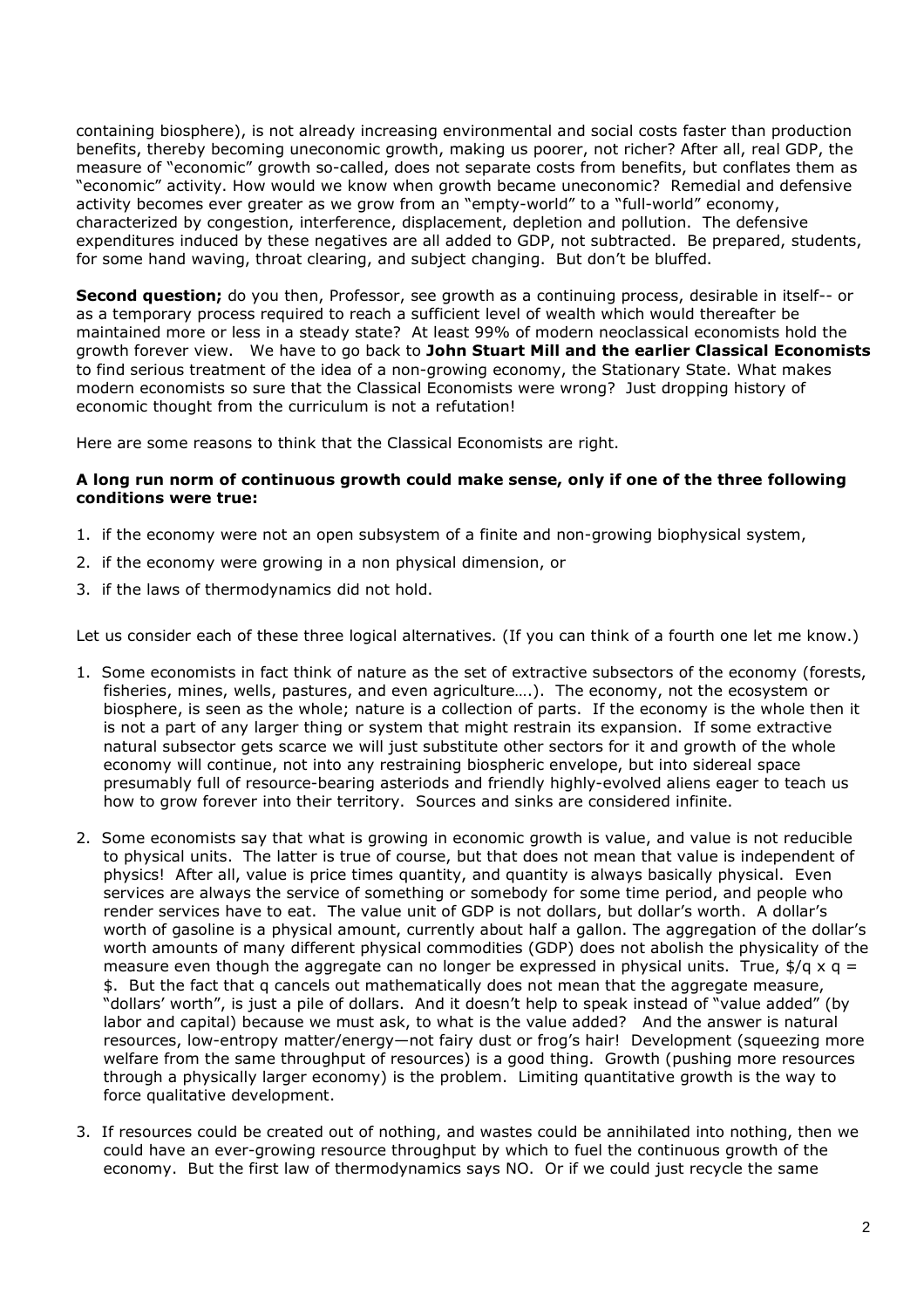matter and energy through the economy faster and faster we could keep growth going. The circular flow diagram of all economics principles texts unfortunately comes very close to affirming this. But the second law of thermodynamics says NO.

So—if we can't grow our way out of all problems, then maybe we should reconsider the logic and virtues of non-growth, **the steady-state economy**. Why this refusal by neoclassical economists both to face common sense, and to reconsider the ideas of the early Classical Economists?

I think the answer is distressingly simple. Without growth the only way to cure poverty is by sharing. But redistribution is anathema. Without growth to push the hoped for demographic transition, the only way to cure overpopulation is by population control. A second anathema. Without growth the only way to increase funds to invest in environmental repair is by reducing current consumption. Anathema number three. Three anathemas and you are damned—go to hell!

And without growth how will we build up arsenals to protect democracy (and remaining petroleum reserves)? How will we go to Mars and Saturn and "conquer" space? Where can technical progress come from if not from unintended spin-offs from the military and from space research? Gnostic technofantasies of escaping earth to outer space, and of abolishing disease and death itself, feed on the perpetual growth myth of no limits. Digital-brained tekkies, who have never heard of the problem of evil, see heaven on earth (eternal growth) just around the corner. Without growth we must face the difficult religious task of finding a different god to worship. Too scary, we say, let's try to grow some more instead! Let's jump-start the GDP and the Dow-Jones! Let's build another tower of Babel with obfuscating technical terms like sub-prime mortgage, derivative, securitized investment vehicle, collateralized debt obligation, credit default swap, "toxic" assets, and insider slang like the "dead cat bounce". (If you drop it from a high enough tower of Babel even a dead cat will bounce enough to make some profit.)

Well, let us not do that. Let us ignore the anathemas and instead think about what policies would be required to move to a steady-state economy. They are a bit radical by present standards, but not as insanely unrealistic as any of the three alternatives for validating continuous growth, just discussed.

**Let us look briefly at ten specific policy proposals for moving to a steady-state economy**, i.e., an economy that maintains a constant metabolic flow of resources from depletion to pollution—a throughput that is within the assimilative and regenerative capacities of the ecosystem.

- 1. Cap-auction-trade systems for basic resources. Caps limit biophysical scale by quotas on depletion or pollution, whichever is more limiting. Auctioning the quotas captures scarcity rents for equitable redistribution. Trade allows efficient allocation to highest uses. This policy has the advantage of transparency. There is a limit to the amount and rate of depletion and pollution that the economy can be allowed to impose on the ecosystem. Caps are quotas, limits to the throughput of basic resources, especially fossil fuels. The quota usually should be applied at the input end because depletion is more spatially concentrated than pollution and hence easier to monitor. Also the higher price of basic resources will induce their more economical use at each upstream stage of production. It may be that the effective limit in use of a resource comes from the pollution it causes rather than from depletion—no matter, we indirectly limit pollution by restricting depletion of the resource that ultimately is converted into wastes. Limiting barrels, tons, and cubic feet of carbon fuels extracted will limit tons of CO2 emitted. This scale limit serves the goal of biophysical sustainability. Ownership of the quotas is initially public—the government auctions them to the individuals and firms. The revenues go to the treasury and are used to replace regressive taxes, such as the payroll tax, and to reduce income tax on the lowest incomes. Once purchased at auction the quotas can be freely bought and sold by third parties, just as can the resources whose rate of depletion they limit. The trading allows efficient allocation; the auction serves just distribution, and the cap serves the goal of sustainable scale. The same logic can be applied to limiting the off-take from fisheries and forests.
- **2. Ecological tax reform**—shift tax base from value added (labor and capital) and on to "that to which value is added", namely the entropic throughput of resources extracted from nature (depletion), and returned to nature (pollution). This internalizes external costs as well as raises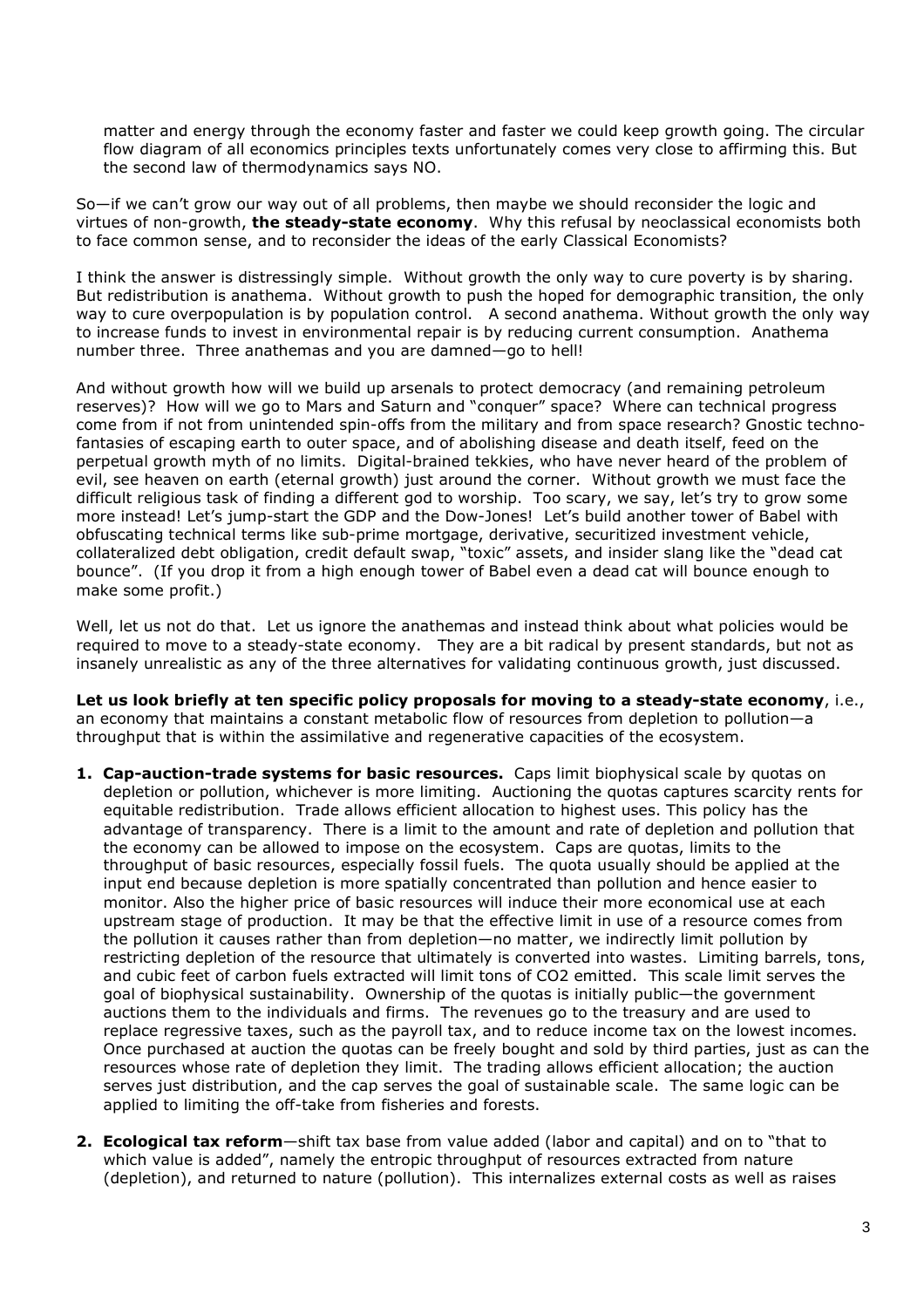revenue more equitably. It prices the scarce but previously un-priced contribution of nature. Value added is something we want to encourage, so stop taxing it. Depletion and pollution are things we want to discourage, so tax them. Ecological tax reform can be an alternative or a supplement to cap-auction-trade systems.

- **3. Limit the range of inequality in income distribution**—a minimum income and a maximum income. Without aggregate growth poverty reduction requires redistribution. Complete equality is unfair; unlimited inequality is unfair. Seek fair limits to the range of inequality. The civil service, the military, and the university manage with a range of inequality of a factor of 15 or 20. Corporate America has a range of 500 or more. Many industrial nations are below 25. Could we not limit the range to, say, 100, and see how it works? People who have reached the limit could either work for nothing at the margin if they enjoy their work, or devote their extra time to hobbies or public service. The demand left unmet by those at the top will be filled by those who are below the maximum. A sense of community necessary for democracy is hard to maintain across the vast income differences current in the US. Rich and poor separated by a factor of 500 become almost different species. The main justification for such differences has been that they stimulate growth, which will one day make everyone rich. This may have had superficial plausibility in an empty world, but in our full world it is a fairy tale.
- **4. Free up the length of the working day, week, and year**—allow greater option for part-time or **personal** work. Full-time external employment for all is hard to provide without growth. Other industrial countries have much longer vacations and maternity leaves than the US. For the Classical Economists the length of the working day was a key variable by which the worker (self-employed yeoman or artisan) balanced the marginal disutility of labor with the marginal utility of income and of leisure so as to maximize enjoyment of life. Under industrialism the length of the working day became a parameter rather than a variable (and for Karl Marx was the key determinant of the rate of exploitation). We need to make it more of a variable subject to choice by the worker. And we should stop biasing the labor–leisure choice by advertising to stimulate more consumption and more labor to pay for it. Advertising should no longer be treated as a tax deductible ordinary expense of production.
- **5. Re-regulate international commerce**—move away from free trade, free capital mobility and globalization, adopt compensating tariffs to protect, not inefficient firms, but efficient national policies of cost internalization from standards-lowering competition. We cannot integrate with the global economy and at the same time have higher wages, environmental standards, and social safety nets than the rest of the world. Trade and capital mobility must be balanced and fair, not deregulated or "free". Tariffs are also a good source of revenue that could substitute for other taxes.
- **6. Downgrade the IMF-WB-WTO** to something like Keynes' original plan for a multilateral payments clearing union, charging penalty rates on surplus as well as deficit balances—seek balance on current account, and thereby avoid large foreign debts and capital account transfers. For example, under Keynes' plan the US would pay a penalty charge to the clearing union for its large deficit with the rest of the world, and China would also pay a similar penalty for its surplus. Both sides of the imbalance would be pressured to balance their current accounts by financial penalties, and if need be by exchange rate adjustments relative to the clearing account unit, called the bancor by Keynes. The bancor would serve as world reserve currency, a privilege that should not be enjoyed by any national currency. The IMF preaches free trade based on comparative advantage, and has done so for a long time. More recently the IMF-WB-WTO have started preaching the gospel of globalization, which, in addition to free trade, means free capital mobility internationally. The classical comparative advantage argument, however, explicitly assumes international capital immobility! When confronted with this contradiction the IMF waves its hands, suggests that you might be a xenophobe, and changes the subject. The IMF-WB-WTO contradict themselves in service to the interests of transnational corporations. International capital mobility, coupled with free trade, allows corporations to escape from national regulation in the public interest, playing one nation off against another. Since there is no global government they are in effect uncontrolled. The nearest thing we have to a global government (IMF-WB-WTO) has shown no interest in regulating transnational capital for the common good.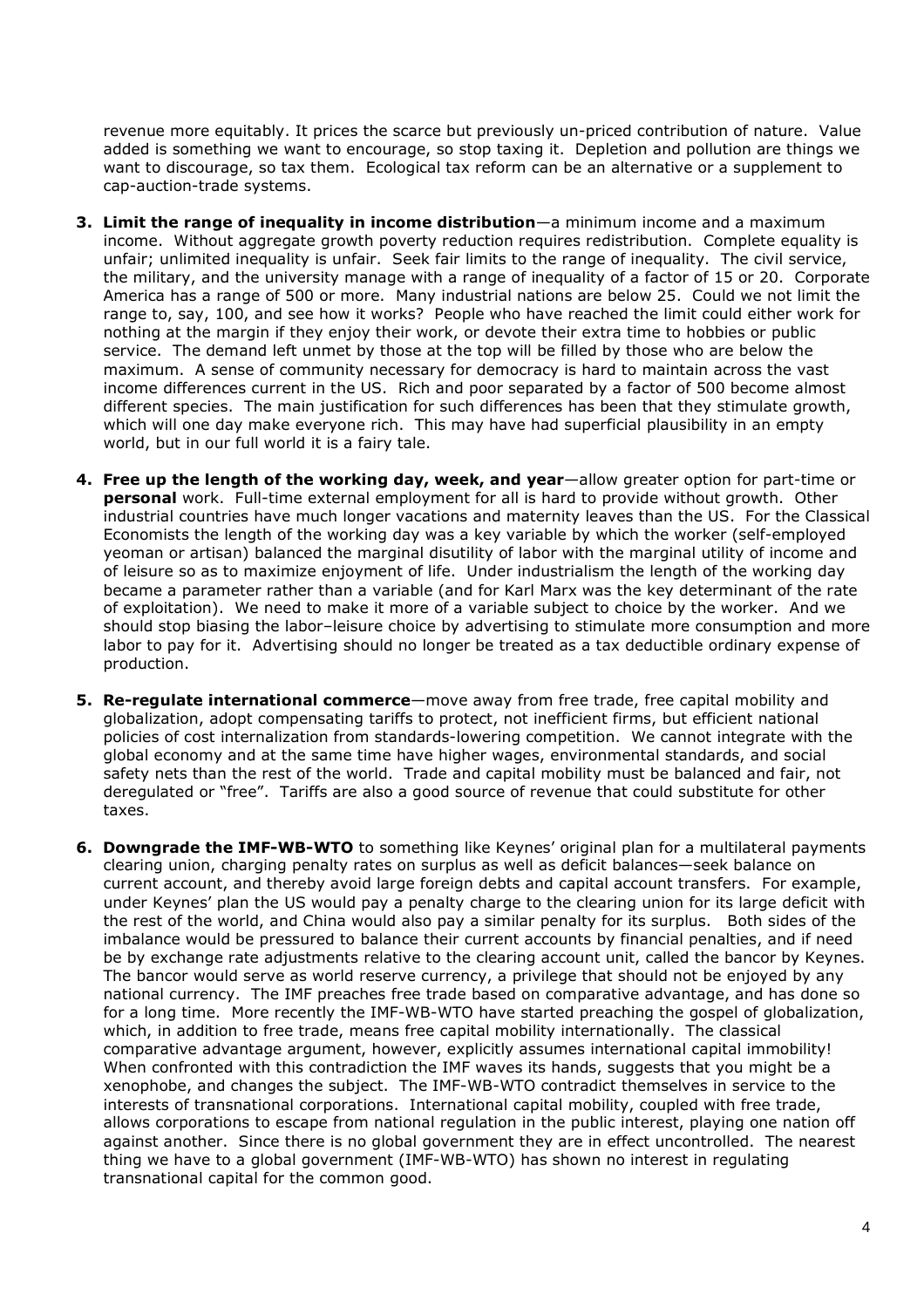- **7. Move away from fractional reserve banking toward a system of 100% reserve requirements.** This would put control of the money supply and seigniorage in hands of the government rather than private banks, which would no longer be able to create money out of nothing and lend it at interest. All quasi-bank financial institutions should be brought under this rule, regulated as commercial banks subject to 100% reserve requirements. Banks would earn their profit by financial intermediation only, lending savers' money for them (charging a loan rate higher than the rate paid to savings account depositors) and providing checking, safekeeping, and other services. With 100% reserves every dollar loaned would be a dollar previously saved, reestablishing the classical balance between abstinence and investment. The government can pay its expenses by issuing more non interest-bearing fiat money to make up for the eliminated bankcreated, interest-bearing money. However, it can only do this up to a strict limit imposed by inflation. If the government issues more money than the public wants to hold, the public will trade it for goods, driving the price level up. As soon as the price index begins to rise the government must print less and tax more. Thus a policy of maintaining a constant price index would govern the internal value of the dollar. The external value of the dollar could be left to freely fluctuating exchange rates (or preferably to the rate against the bancor in Keynes' clearing union).
- **8. Stop treating the scarce as if it were non-scarce**, but also stop treating the non-scarce as if it were scarce. Enclose the remaining commons of rival natural capital (e.g. atmosphere, electromagnetic spectrum, public lands) in public trusts, and price it by a cap-auction–trade system, or by taxes, while freeing from private enclosure and prices the non-rival commonwealth of knowledge and information. Knowledge, unlike throughput, is not divided in the sharing, but multiplied. Once knowledge exists, the opportunity cost of sharing it is zero and its allocative price should be zero. International development aid should more and more take the form of freely and actively shared knowledge, along with small grants, and less and less the form of large interestbearing loans. Sharing knowledge costs little, does not create un-repayable debts, and it increases the productivity of the truly rival and scarce factors of production. Existing knowledge is the most important input to the production of new knowledge, and keeping it artificially scarce and expensive is perverse. Patent monopolies (aka "intellectual property rights") should be given for fewer "inventions", and for fewer years. Costs of production of new knowledge should, more and more, be publicly financed and then the knowledge freely shared.
- **9. Stabilize population.** Work toward a balance in which births plus in- migrants equals deaths plus out-migrants. This is controversial and difficult, but as a start contraception should be made available for voluntary use everywhere. And while each nation can debate whether it should accept many or few immigrants, such a debate is rendered moot if immigration laws are not enforced. Support voluntary family planning, and enforcement of reasonable immigration laws, democratically enacted in spite of the cheap labor lobby.
- **10. Reform national accounts**—separate GDP into a cost account and a benefits account. Compare them at the margin, stop throughput growth when marginal costs equal marginal benefits. In addition to this objective approach, recognize the importance of the subjective studies that show that, beyond a threshold, further GDP growth does not increase self-evaluated happiness. Beyond a level already reached in many countries GDP growth delivers no more happiness, but continues to generate depletion and pollution. At a minimum we must not just assume that GDP growth is "economic growth", but prove it. And start by trying to refute the mountain of contrary evidence.

While these policies will appear radical to many, it is worth remembering that they are amenable to gradual application. One hundred percent reserves can be approached gradually, the range of distribution can be restricted gradually, caps can be adjusted gradually, etc. Also these measures are based on the conservative institutions of private property and decentralized market allocation. They simply recognize that private property loses its legitimacy if too unequally distributed, and that markets lose their legitimacy if prices do not tell the whole truth about opportunity costs. In addition, the macro-economy becomes an absurdity if its scale is structurally required to grow beyond the biophysical limits of the Earth. And well before reaching that radical physical limit we are encountering